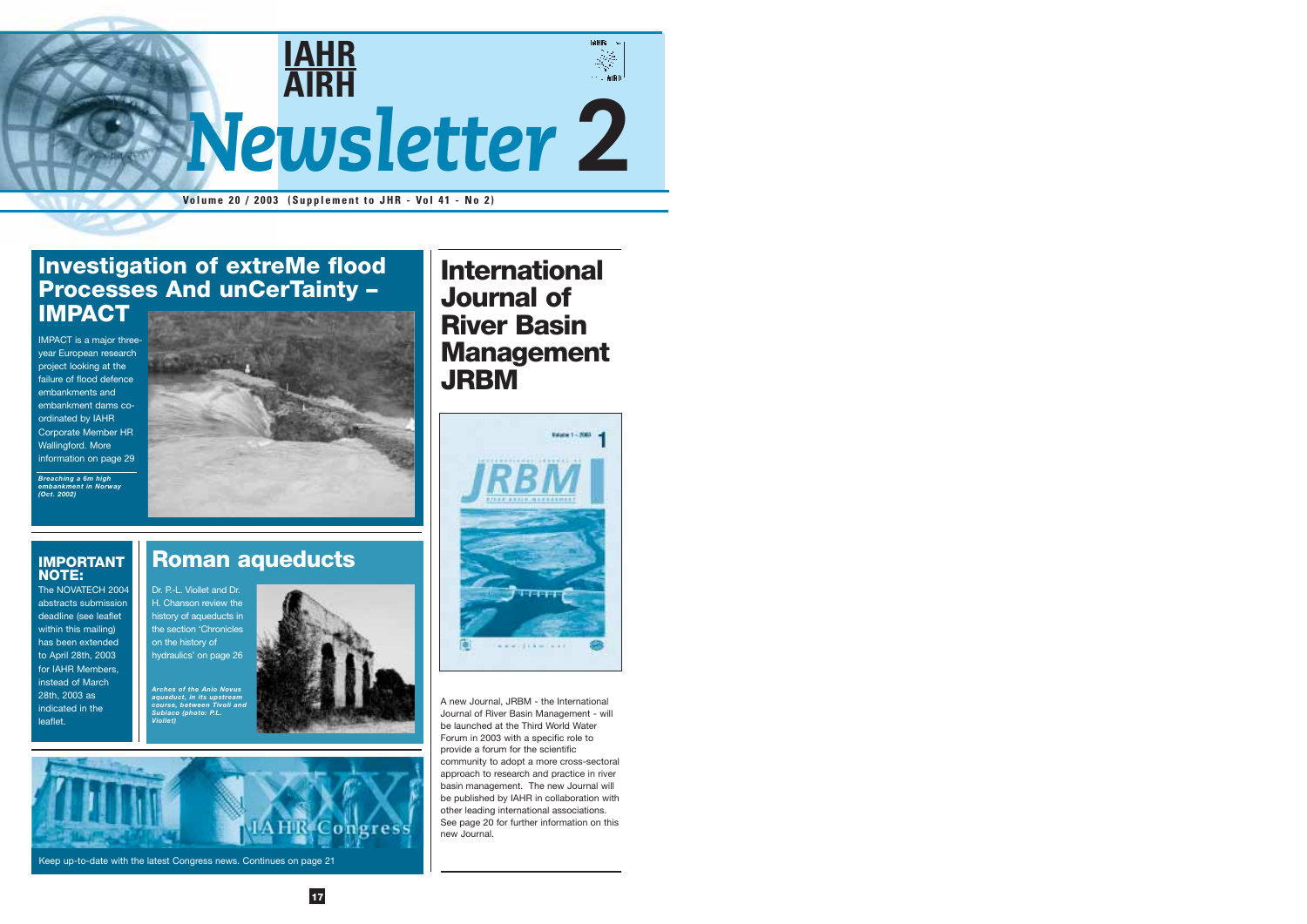

**26 27**

*Are YOU interested in the history of hydraulics? Is there any study or report in this area that YOU would like to publish in our new newsletter section 'Chronicles on the history of hydraulics'? Please don't hesitate to contact Dr. Pierre-Louis Viollet at: pierre-louis.viollet@edf.fr*

## **Aqueducts : a short history**

*By Pierre-Louis Viollet, EDF R&D pierre-louis.viollet@edf.fr*

What is an aqueduct? It can be defined as "an artificial channel or conduit aimed at delivering water to human settlements for domestic or industrial purposes". This definition excludes irrigation and navigation canals, and implies that water is delivered with a sufficient head for feeding a distribution network or producing energy.

In the birthplaces of the oldest civilisations, ancient Egypt and the fertile plain of lower Mesopotamia, the building of aqueducts was not possible because no water resources were available in that altitude. The oldest aqueducts are located in the eastern Mediterranean area where springs or streams are found in mountains or hills above the cities. By 2000 BC The palace of Cnossos in Crete had a water distribution system, and there were also terracotta or wood aqueducts in Mycenaean Greece (1600 – 1200 BC), for instance in the palace of Pylos (see Chronicle n°2 in Newsletter 6, 2002). In classical Greece (VIth to IVth centuries BC), terracotta aqueducts used to follow the level of the ground, in which there were buried, in order to protect them against accidental damages and to hide them from the eyes of enemies: they were made with elements 60 cm to 1 m long, and 11 to 22 cm inside diameter. By 530 BC on the island of Samos, a 1200 m long tunnel had been drilled in order to allow such a terracotta aqueduct to pass through a mountain and to reach the city; this tunnel is said to have been drilled by a man from Megara called Eupalinos, and was considered by the Greek historian Herodotes as one of the three most impressive civil engineering works of Greece.

All these old aqueducts used gravity

flow only, following the ground level with a

gentle slope. By the IIIrd century BC, the effect of pressure in fluids became better known, thanks to the works of a number of philosophers and mathematicians orbiting around the famous Alexandria Library and Museum -the most illustrious one being Archimedes (287 – 212 BC) who lived in Syracusa but had visited Alexandria and used to correspond with the mathematician Erathostenes of Cyrene, director of the Alexandria Library. By that time, pressure conduits made of stonecarved elements began to be used, allowing aqueducts to descend a valley and rise a hill using the principle of the socalled "siphon". This technique was not developed in Greece but in Hellenistic Anatolia (modern Turkey). In Pergamon, the astounding Mandradag aqueduct was probably built under king Eumenes II (197 – 159 BC). It consisted of a 40 km

When the Roman empire collapsed in the West, the aqueducts slowly deteriorated, through lack of maintenance (see the table in the following article by Chanson); only in Rome, the Popes used to maintain some of the aqueducts for the needs of waterwheels. In the Western middle ages, people in cities returned to the rivers for their domestic needs, and many hygiene problems followed. In the Arabic world, the Roman idea of water in the city remained: for instance Samarkand kept its aqueduct systems operating until the city was attacked by the Mongols in 1219. Furthermore, in the XIIth century,

upstream section with 3 parallel terracotta pipes, followed by a siphon made of a single lead pipe. The siphon started from a cistern facing the Pergamon acropolis (fed by the aqueduct's upstream section), went down in a valley to an altitude 200 m lower than the reservoir, and then up 175 m to the Pergamon acropolis. The outside diameter of this pipe was 30 cm, (probably 20 cm inside), and it was about 3 km long.

It was around that time that the Romans came along -the most famous aqueduct builders of all times- and in the article on page 27, Dr. H. Chanson discusses some aspects of their hydrology.

The Romans used tunnels, bridges, cascades, arches, and siphons -all techniques allowing to cross hills and valleys. Rather than terracotta, they used

masonry channels with more or less rectangular shapes allowing larger crosssections and thus higher flow rates than older aqueducts. The first aqueduct of the city of Rome, *Aqua Appia*, was built by 312 BC, and was mostly a subterranean simple channel. Between 312 BC and 226 AC, 11 aqueducts were built for the city of Rome, the longest ones being about 90 km long: *Aqua Marcia* (144 BC), the first one to use a siphon allowing water to pass from Caelius to Aventin hills inside Rome, and *Aqua Anio Novus* (52 AC), issuing from a dam on the river Anio. The amount of water supplied to Roman cities reached a peak: 1 cubic meter per day and per person for the city of Rome.

The Romans built aqueducts all around their empire. The longest ones are the aqueducts of Apamea (Syria, 116 AC), 150 km long, and of Carthage (Tunisia, 162 AC), 118 km long in its longest branch, and with wonderful arches in the valley of Oued Milliane. In Europe, the longest aqueducts outside Rome are found in Koln, 98 km long, and Lyon with the aqueducts of Gier and Brevenne which are more than 70 km long. The most impressive roman bridges are in Nîmes (see the photo by Chanson in the following article), Segovia and Tarragona. The highest and most sophisticated siphons are probably those of the 4 roman aqueducts of Lyon: the Gier aqueducts had four siphons which were between 575 m and 2660 m long, and between 30 m and 114 m high. Each siphon consisted of an upstream and a downstream reservoir at each side of the valley, and about 10 parallel lead pipes (outside diameter between 20-25 cm) descending down the valley, crossing the river on a low bridge,

and climbing back up the slope to the downstream reservoir. Some of these reservoirs can still be seen, including some of the holes from where the lead pipes departed (see picture).

> Several aqueducts were equipped with regulation basins installed along the canal. For example at Ars-sur-Moselle (Metz); at the Vallée de l'Eure, upstream of Pont-du-Gard, at Lafoux along the Nîmes aqueduct; at Segovia upstream of the aqueduct bridge. Most regulation basins were equipped with a series of gates and an overflow system. Basic hydraulic considerations imply that undershoot gates were used to regulate the aqueduct flow while overshoot gates were used for the overflow discharge (CHANSON 2002). Hydraulic calculations were conducted for two large regulation basins on the Gorze and Nîmes aqueducts. The results demonstrated that the undershoot gate openings had to be small: i.e., between 2

Fes (Morocco) is known to have had conduits delivering pure water to all houses of the al-Qarawwiyyin town area, as reported by the medieval geographer al-Idrissi.

*Bibliography*.

ARGYROPOULOS P. A., "Ancient Greek hydraulic engineering experience and technique", IAHR Congress, Cagliari, Sept 1979

CHANSON, H., "Hydraulics of Roman aqueducts : steep chutes, cascades and dropshafts", *American Journal of Archeology,* 104, p 47-72, 2000 GARBRECHT, G. H., "Die Entwicklung der Wasserwirtschaft Pergamons bis zur Romischen Kaiserzeit", *Journées d'Etude sur les Aqueducs Romains,* Les Belles Lettres, 1983

HODGE, A.T., *Roman aqueducts and water supply,* Duckworth, 1995 VIOLLET, P.L., *L'Hydraulique dans les civilisations anciennes,* Presses des Ponts et Chaussées, 2000



*The upstream reservoir of a siphon of the Gier aqueduct: of the ten holes from where the lead pipes departed, four can be seen on this picture. The white arrows show the direction of the flow (photo P.L. Viollet).*

#### *By H. Chanson,*

*Reader, Environmental Fluid Mechanics, Department of Civil Engineering, The University of Queensland, Brisbane QLD 4072, Australia*

*E-mail: h.chanson@mailbox.uq.edu.au - Website: http://www.uq.edu.au/~e2hchans/*

Roman aqueducts supplied water to cities for public baths and toilets in addition to public fountains (HODGE 1992, FABRE et al. 2000). They were long subterranean conduits, following contour lines (Fig. 1 & 2). Numerous aqueducts were used for centuries and some are still in use (e.g. Carthage, Mons). Their construction was a huge task, often performed by the army under the guidance of military hydraulic engineers. Their cost was extra-ordinary considering the real flow rate (less than 400 l/s) : i.e., about 1 to 3 million sesterces per kilometre on average (FEVRIER 1979, LEVEAU 1991). Today this would represent about 20 to 60 million US\$ per km. For comparison, the construction of the Tarong water pipeline (Australia, 70 km long,  $Q = 0.9$  m<sup>3</sup>/s) costed about 100,000 US\$ per km in 1994.

Despite superb ruins, little is known of the hydraulic engineering of the Roman aqueducts. What was the flow rate? How did they operate? How were they designed? In this note, it is argued that the hydraulics of the aqueducts was limited by their

catchment hydrology. Four aqueduct systems are discussed and the results demonstrate severe hydrological limitations during dry periods, implying needs for some form of dynamic regulation.

#### **Hydrology and operation of some Roman aqueducts**

The hydrology of some catchment areas supplying Roman aqueducts were recently studied (CHANSON 2002), the "source de l'Eure" at Uzés supplying the Nîmes aqueduct; the "source de Gorze" feeding the Gorze aqueduct (Metz); the "source du Thou" and "ruisseau d'Arches" supplying the Mont d'Or aqueduct (Lyon); and the "sources de la Siagnole" feeding the Mons aqueduct (Fréjus), which are all in use today (Table 1). The comparison between the Gorze and Nîmes aqueducts is particularly relevant, considering that they were among the largest aqueducts in Roman Germany and Gaul respectively, and that they had similar characteristics. Both were supplied by a natural spring with a catchment area between 45 and 60 km2, and the aqueducts were equipped with a massive aqueduct bridge (Fig. 1).

Overall, recent hydrological data show large variations in streamflow (Table 1). During dry periods, the daily flow was on average less than 10% of the maximum discharge. In a month, the daily spring

flowrate varied on average within 35% of the mean at Gorze, but these variations were greater during dry periods: e.g. between 40% and 200% of the average daily flowrate at Gorze, and the spring outflow was zero more than once at Mons. While the flowrates during Roman times are unknown, it is plausible that hydrological variations were similar to present trends. This suggests that the aqueducts conveyed relatively low flows during dry periods. In turn, the operation of the aqueduct and the water distribution in the Roman city had to be adjusted, possibly with a dynamic regulation.

#### **Aqueduct flow regulation?**

# **Roman aqueducts: hydrology Vs. hydraulics !?**